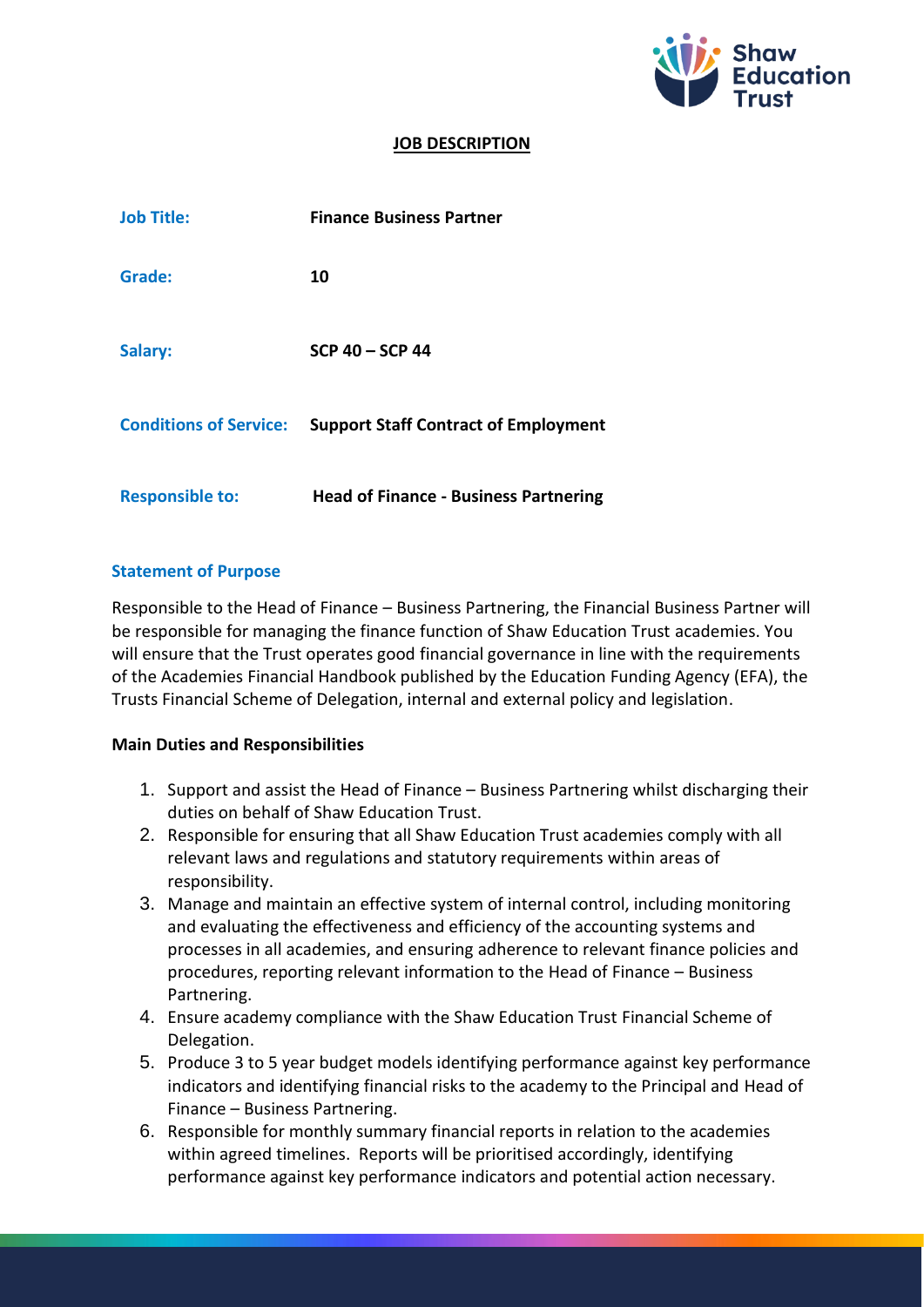

- 7. Responsible for the analysis of all month end accounts, ensuring that academy returns are accurate and providing narrative details to the Head of Finance – Business Partnering in respect of variances and required action.
- 8. Conduct in depth and comprehensive analysis in relation to all financial data available in the academies ensuring that any trends and/or variances are investigated fully, and all relevant and appropriate investigations and subsequent actions are reported upon and dealt with in line with financial regulations.
- 9. Conduct regular reviews of academy financial records reporting and ensuring that academy finance staff adhere to the Shaw Education Trust financial controls and procedures covering all aspects of financial processes.
- 10.Assist in the preparation and production of the balanced consolidated annual budget and submit to the Head of Finance – Business Partnering within agreed timescales.
- 11.As part of the central finance management team contribute to decisions regarding financial strategy and policy providing the Head of Finance – Business Partnering with recommendations and advice where appropriate.
- 12.Support with the leadership, mentoring and provision of continuous development of finance staff across the Trust. Assist and liaise with the academy leadership with the setting of performance management targets for staff with financial responsibilities.
- 13.Ensure that all relevant processes and procedures are adhered to within appropriate timescales e.g. month-end and year-end procedures, providing appropriate support and advice to the academy Principal where required.
- 14.Responsible for the compliance of financial procedures, including the purchasing of services/goods, and the preparation and monitoring of individual academy budgets, in order that academies remain viable and operate within budget provisions.
- 15.Responsible for identifying and reporting any related party transactions to the ESFA or other relevant body as necessary.
- 16.Responsible for ensuring that payroll reconciliations, administration and costs are maintained in line with the required systems and procedures, reporting and advising where necessary to the Head of Finance – Business Partnering/Chief Operating Officer and or highlighting issues to relevant parties.
- 17.Responsible for the updating of financial records as required and as directed by the Chief Operating Officer or the Head of Finance – Business Partnering.
- 18.Work collaboratively with members of the Finance, school leadership and SET management teams in order to promote and share business partnering ideas, learnings, experiences and best practice (internal and external)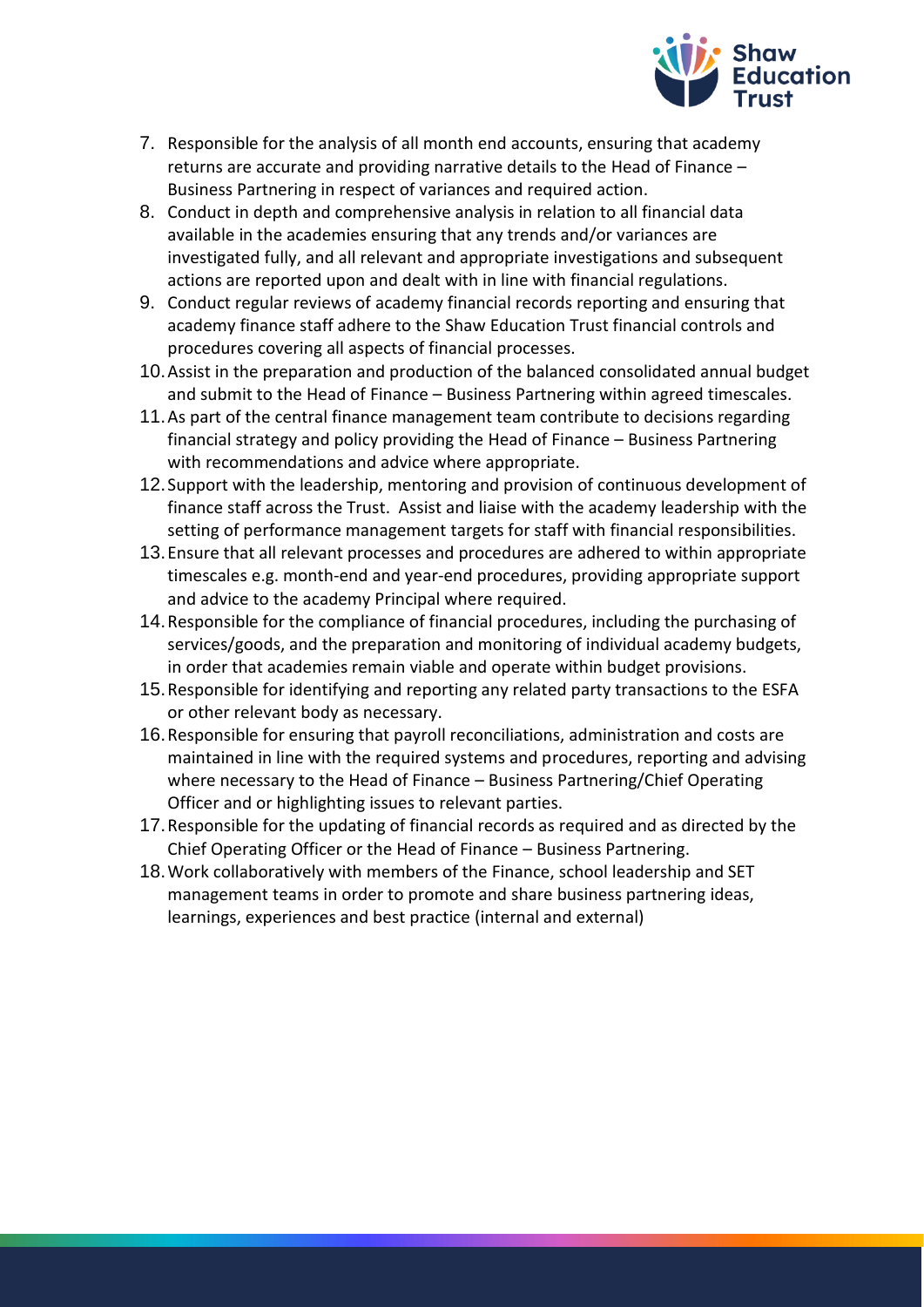

# **Support to Trust**

(this list is not exhaustive and should reflect the ethos of the Trust)

- Promote and safeguard the welfare of children and young persons you are responsible for or come into contact with.
- Be aware of and comply with policies and procedures relating to child protection, health, safety, and security, confidentiality and data protection, reporting all concerns to an appropriate person.
- Be aware of, support and ensure equal opportunities for all.
- Contribute to the overall ethos/work/aims of the school.
- Appreciate and support the role of other professionals.
- Attend and participate in relevant meetings as required.
- Participate in training and other learning activities and performance development as required.
- Assist with pupil needs as appropriate during the school day.

## *Note*

*The job holder will be expected to undertake any other duties which are not specifically listed but are within the remit, responsibility and accountability of the job.*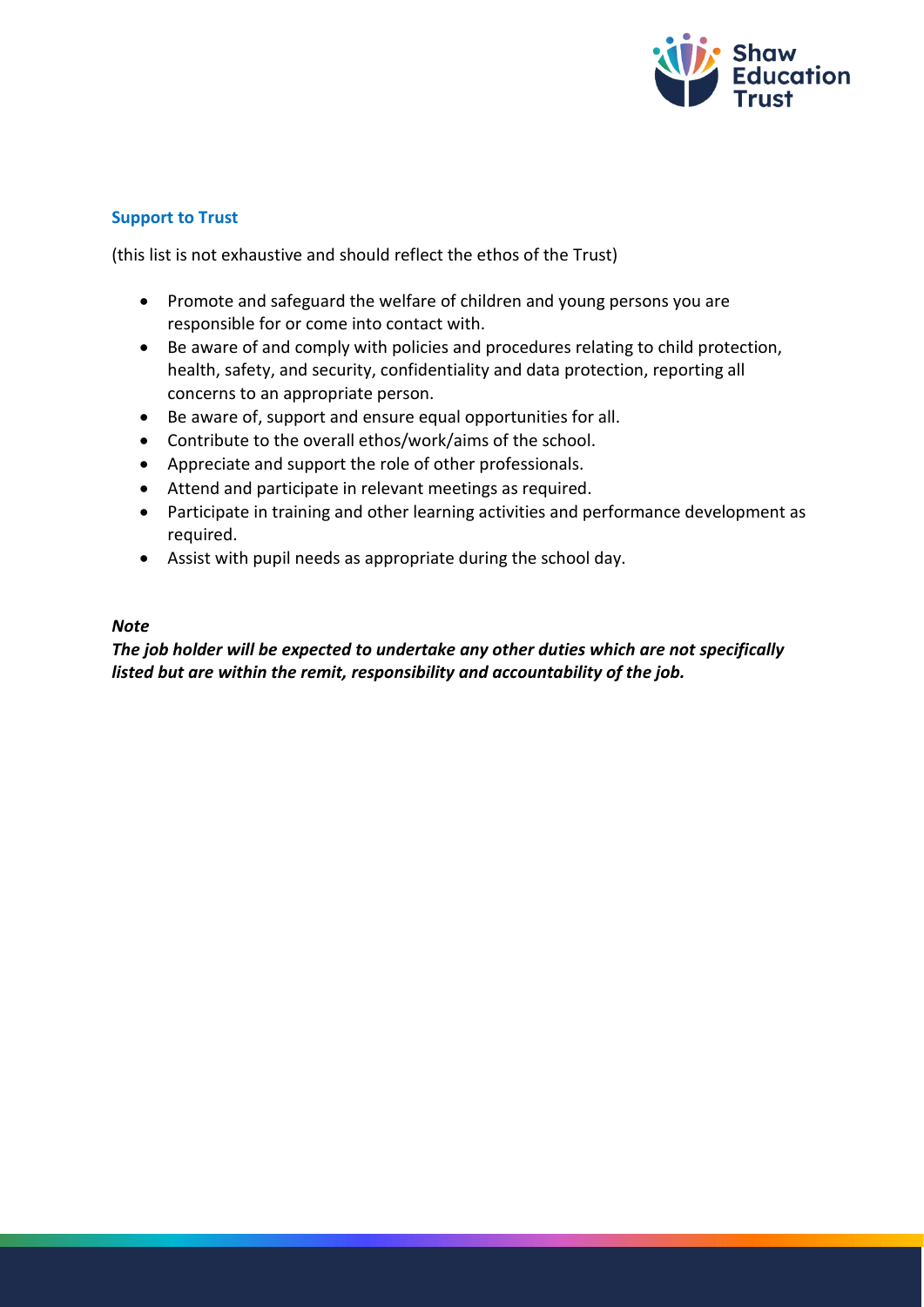

#### **PERSON SPECIFICATION**

| Minimum<br>Criteria<br>for Two<br>Ticks <sup>*</sup> | Criteria                                                                                                                                                                                                                                                                                                                                                                                                                                                                                                                                                                                                                                                                                                                                                                                                                                                                                                                                                                                                                                   | <b>Measured</b><br>by<br>APP/I/ASS |
|------------------------------------------------------|--------------------------------------------------------------------------------------------------------------------------------------------------------------------------------------------------------------------------------------------------------------------------------------------------------------------------------------------------------------------------------------------------------------------------------------------------------------------------------------------------------------------------------------------------------------------------------------------------------------------------------------------------------------------------------------------------------------------------------------------------------------------------------------------------------------------------------------------------------------------------------------------------------------------------------------------------------------------------------------------------------------------------------------------|------------------------------------|
|                                                      | <b>Experience</b><br>Solid technical accounting experience with good<br>commercial acumen.<br>Preparation of budgets and management of the<br>budgeting process<br>Creation and presentation of robust management<br>accounts<br>Production of financial statements, including statutory<br>accounts and other returns<br>Track record of dealing with internal and external audit<br>Proven experience of working with computerised<br>$\bullet$<br>financial and management information systems<br><b>Advanced MS Excel skills</b><br>$\bullet$<br>Ability to analyse and interpret complex financial<br>$\bullet$<br>information, assess the implications and identify<br>corrective action.<br>Ability to lead a team effectively and work constructively<br>as part of a team<br>Ability to relate well to children and to adults<br>Good organising, planning and prioritising skills<br>Methodical with a good attention to detail<br>Knowledge of PS Financials Accounting System<br>Experience of working in the education sector | APP/I                              |
|                                                      | <b>Qualifications/Training</b><br>GCSE's in English and Maths (minimum Grade C)<br>A Diploma in School Business Management (level 5) or<br>equivalent experience or<br>Educated to CIMA/AAT Diploma (Level 6)<br>Level 4 Leadership and Management (CMI)                                                                                                                                                                                                                                                                                                                                                                                                                                                                                                                                                                                                                                                                                                                                                                                   | APP/I                              |
|                                                      | Knowledge/Skills<br>Knowledge of audit process<br>Knowledge of the principles which underlie the budget<br>management process                                                                                                                                                                                                                                                                                                                                                                                                                                                                                                                                                                                                                                                                                                                                                                                                                                                                                                              | APP/I                              |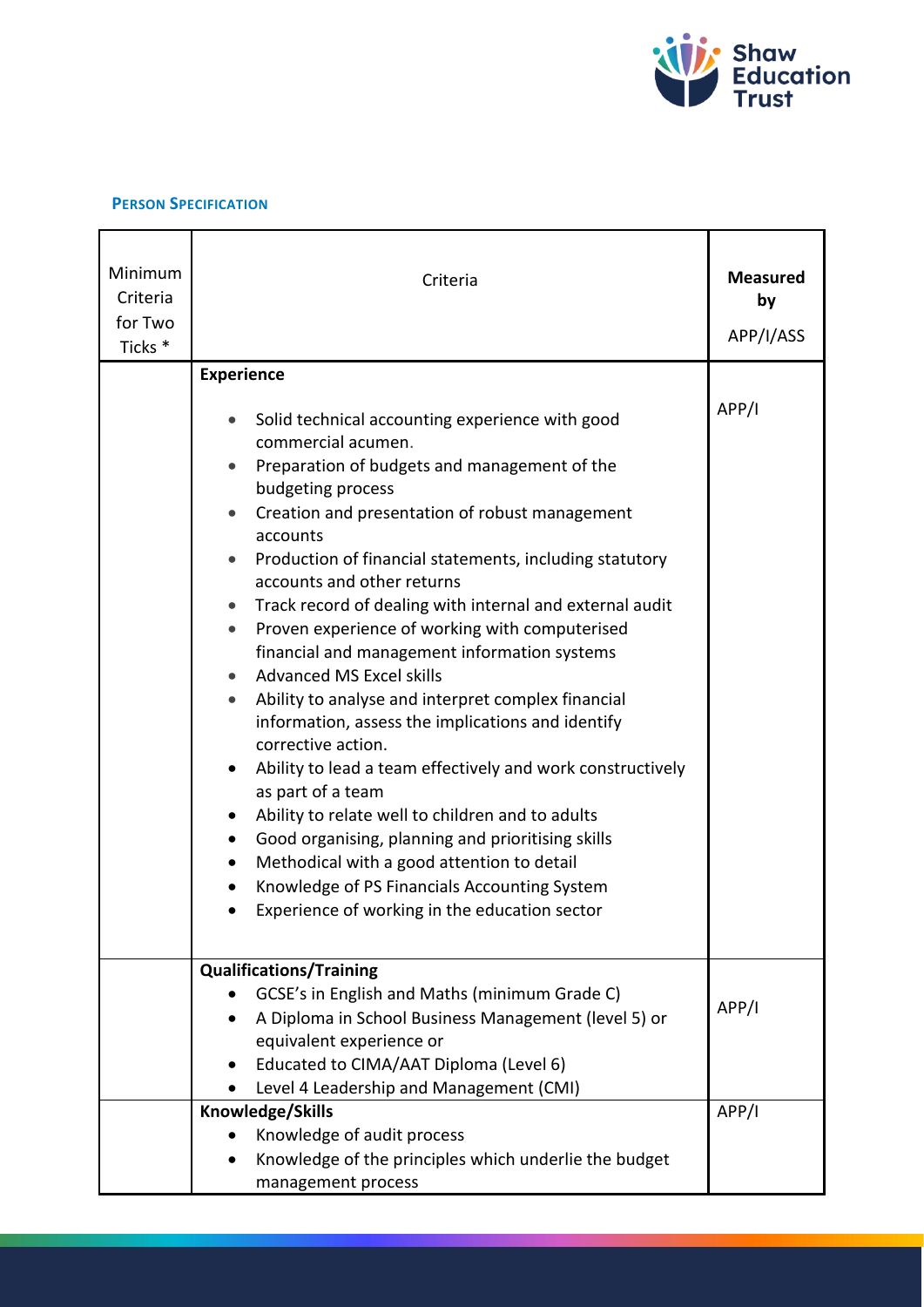

| $\bullet$<br>$\bullet$<br>$\bullet$                                                                       | Working knowledge of VAT, tax, and other legislative<br>matters<br>Knowledge of relevant policies/codes of practice and<br>awareness of relevant legislation<br>Understanding of the financial framework of Multi<br>Academy Trusts.                                                                                                                                                                                                                                                                                                                                                                                                                                                                                                                                                                                                                                                                                                                                                                                                                                                                                                                           |         |
|-----------------------------------------------------------------------------------------------------------|----------------------------------------------------------------------------------------------------------------------------------------------------------------------------------------------------------------------------------------------------------------------------------------------------------------------------------------------------------------------------------------------------------------------------------------------------------------------------------------------------------------------------------------------------------------------------------------------------------------------------------------------------------------------------------------------------------------------------------------------------------------------------------------------------------------------------------------------------------------------------------------------------------------------------------------------------------------------------------------------------------------------------------------------------------------------------------------------------------------------------------------------------------------|---------|
| $\bullet$<br>$\bullet$<br>$\bullet$<br>$\bullet$<br>$\bullet$<br>$\bullet$<br>٠<br>$\bullet$<br>$\bullet$ | Ability to build and sustain relationships with managers<br>and stakeholders across the Trust<br>Customer focused.<br>Has a professional and respectful approach which<br>demonstrates support and shows mutual respect.<br>Demonstrates active listening skills.<br>Takes responsibility and accountability.<br>Committed to the needs of the pupils, parents and other<br>stakeholders and challenge barriers and blocks to<br>providing an effective service.<br>Demonstrates a positive attitude including suggesting<br>solutions, participating, trusting and encouraging others<br>and achieving expectations.<br>Is committed to the provision and improvement of quality<br>service provision.<br>Is able to adapt to change and look at new ways of<br>working for improvement.<br>Demonstrates decisive decision making.<br>Communicates effectively.<br>Has the ability to learn from experiences and challenges.<br>Is committed to the continuous development of self and<br>others by keeping up to date and sharing knowledge,<br>encouraging new ideas, seeking new opportunities and<br>challenges, open to ideas and developing new skills. | APP / I |

### **MEASURED BY KEY:**

 $APP = Application form$  ASS = Assessment activities  $I = Formal$  interview In addition to candidates' ability to perform the duties of the post, the interview will explore issues relating to safeguarding and promoting the welfare of children including:

- Motivation to work with children and young people
- Ability to form and maintain appropriate relationships and personal boundaries with children and young people
- Attitudes to the use of authority and maintaining discipline
- The post holder will be required to have an enhanced DBS check